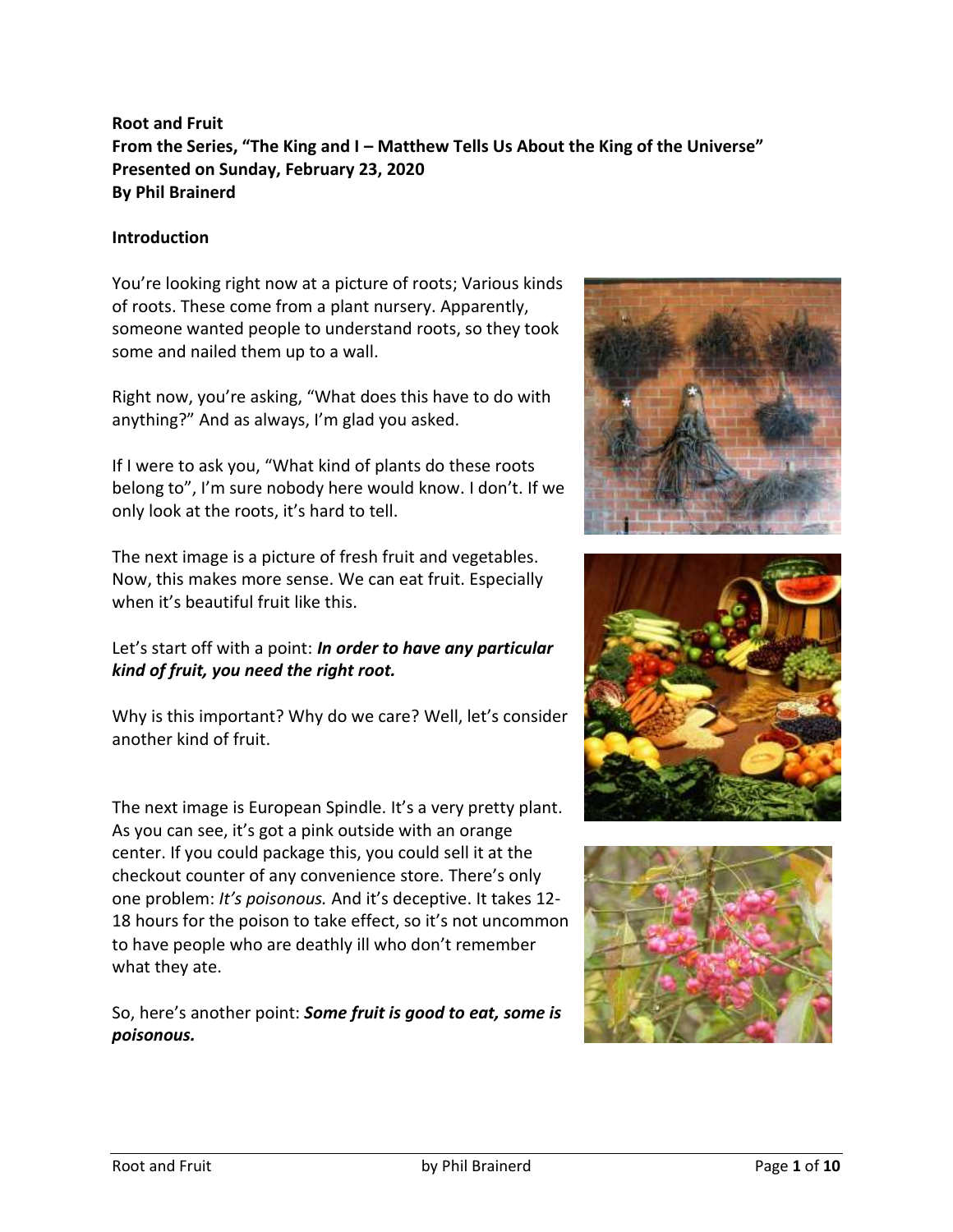

Let's look at one more picture. This is an apple. Apples are normally good to eat, but this one is a little suspicious. That's because it's made from wax.

Every now and then, a farmer plants a fruit tree, such as an apple tree, but doesn't get any fruit from it. Imagine that it's harvest time, and a farmer finds such a tree. He's got a problem. Now, imagine that the farmer decides to solve the problem by running down to the craft store to buy some wax. He then fashions the wax into the shape of an apple. If he hung that wax fruit on his tree, would that solve his problem? No, of

course not. So, we see a principle:

**In order to have any particular kind of fruit, you need the right root.**

- **Some roots produce good fruit.**
- **Some roots produce poisonous fruit.**
- **Some roots produce no fruit.**

We're in our series, "The King and I – Matthew Tells Us About the King of the Universe". Today's message is entitled, "Root and Fruit". Matthew wrote his book, which we know today as "The Gospel According to Matthew", at a time when the world was dominated by farming. Because of this, there are numerous times when Jesus and his followers used examples from farming to illustrate spiritual truths. Today, we're going to see that "root and fruit" is an important principle for us today. Let's dig in. We'll start by revisiting some points that we learned in our last session.

In those days John the Baptist came, preaching in the wilderness of Judea 2 and saying, "Repent, for the kingdom of heaven has come near." (Matthew 3:1)

In our last session, we met John the Baptist. Let's review a few things about him. We learned that John was a herald: He announced that the great king was coming ("the Kingdom of heaven has come near"). He also prepared the way by encouraging people to prepare their hearts ("repent").

We also learned last week that there was something amazing about John's life. An angel appeared to his father; a man named Zechariah. The angel told Zechariah that his child, John, would be "filled with the Holy Spirit even before he was born". (Luke 1:15)

Let's learn one more thing about John before we look at the rest of today's passage: "I tell you, among those born of women there is no one greater than John…" (Luke 7: 28). Jesus himself said that there was no one who was greater than John. Understand that Jesus is talking to a Jewish population. When they think of great men, they're thinking of people like Moses, Jeremiah and Ezekiel. Jesus says John is right up there with those men.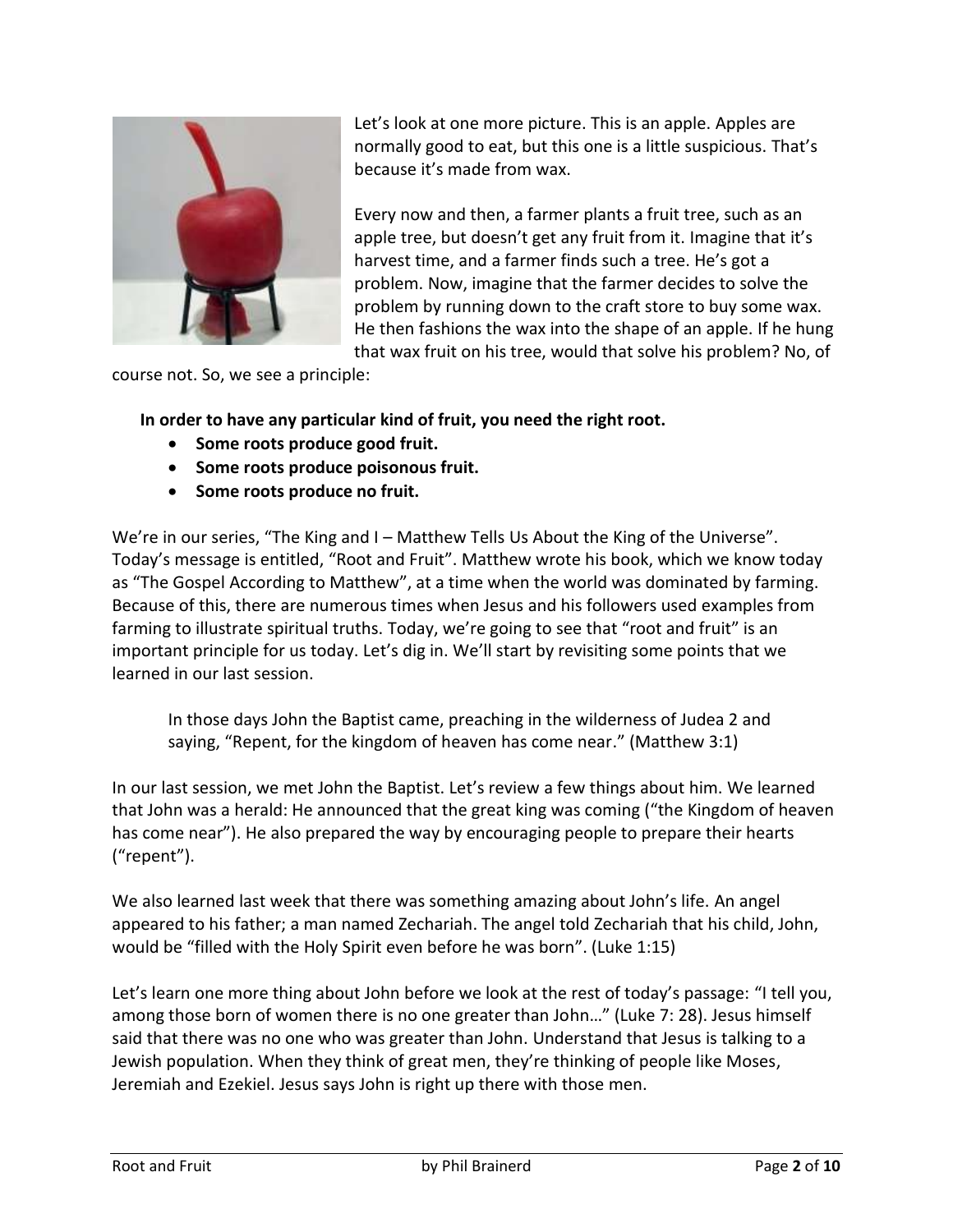We close our summary of John the Baptist by being reminded that there were no miracles associated with John's life (John 10:41). This is important because we're talking about being filled by the Holy Spirit. Many people today believe that being filled with the Spirit means that a person has constant, obvious supernatural acts associated with their lives. These acts include things like speaking in tongues and healings. *We must respectfully, yet forcefully disagree.* The Scriptures clearly teach that John had no miracles.

We said in our last session that we're certainly happy to see miracles when they come. Jesus certainly had miracles associated with his earthy ministry. We will talk a lot about miracles and their place in the Christian life as we work our way through Matthew. However, being filled with the Spirit does not require a life filled with miraculous events.

For more details on our last few points, you can listen to our last session, "Prepare the Way" by visiting our web site: www.TrinityTeaneck.org.

As we study Matthew's book, we find ourselves asking questions of ourselves. Last time, we asked one of those questions: "Are we filled with the Holy Spirit?" Do we know what that looks like? Well, this week we begin our quest to find out what it looks like to be filled with the Spirit. Let's start by digging deeper into the life of a man who was filled with the Spirit even before he was born.

In those days John the Baptist came, preaching in the wilderness of Judea 2 and saying, "Repent, for the kingdom of heaven has come near." (Matthew 3:1-2)

In our last session we talked a lot about the message that John brought, "Repent, for the kingdom of heaven has come near." However, we didn't talk about the environment that he chose to bring his message. We're told that John was preaching "in the wilderness". John was out in an unpopulated area, far away from the crowds. We're going to learn that the ability to understand wilderness is an important component in the life of a disciple of Jesus Christ. We'll come back this point in a bit.

## Let's read more:

4 John's clothes were made of camel's hair, and he had a leather belt around his waist. His food was locusts and wild honey. 5 People went out to him from Jerusalem and all Judea and the whole region of the Jordan. 6 Confessing their sins, they were baptized by him in the Jordan River. 7 But when he saw many of the Pharisees and Sadducees coming to where he was baptizing, he said to them: "You brood of vipers! Who warned you to flee from the coming wrath? 8 Produce fruit in keeping with repentance. 9 And do not think you can say to yourselves, 'We have Abraham as our father.' I tell you that out of these stones God can raise up children for Abraham. 10 The ax is already at the root of the trees, and every tree that does not produce good fruit will be cut down and thrown into the fire. (Matthew 3:4-10)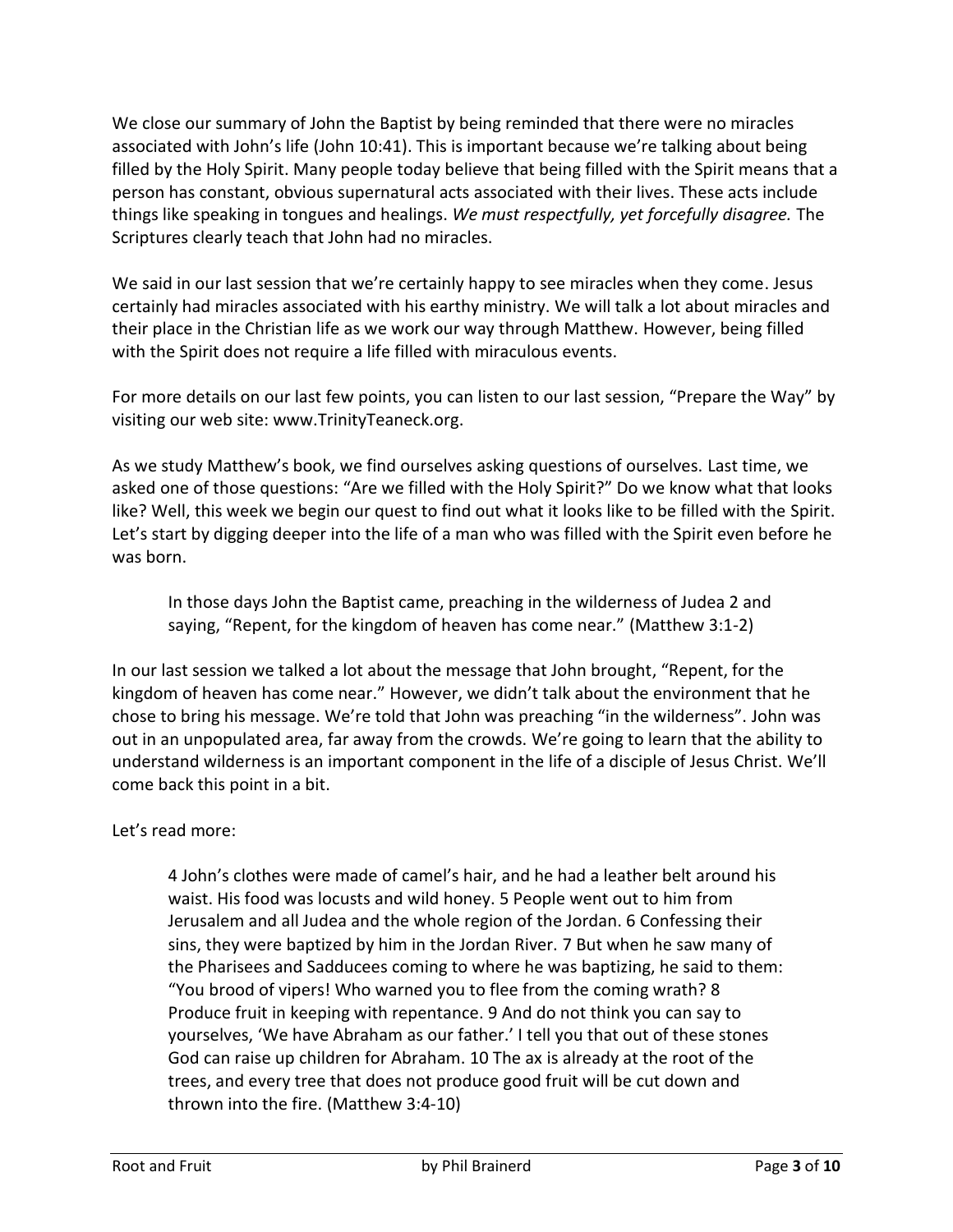Having looked at our passage for today, we can see where we got the title for today's message:

Verse 8 "Produce fruit in keeping with repentance." Verse 10 The ax is already at the root of the trees, and every tree that does not produce good fruit will be cut down and thrown into the fire.

So, we see the farming image of root and fruit. The next thing we need to do is ask a question: What do these images stand for? We see that these pictures stand for things in our lives. *The picture of roots represents our hearts. Fruit represents choices and actions.* 

Once we see this, we see something that will happen all over Matthew's book. As we read, we will meet people. We'll see the choices and actions of those people. We will see people who choose and act well. We will see people who choose and act badly. In every case, we'll see that the choices and actions of people are a result of their hearts.

So, let's look at the choices and actions of a man filled with the Holy Spirit, John. Matthew has also brought along some other people whom we'll meet today. We'll also look at their choices and actions. We'll compare. But we'll also look at something important: *the source of John's power.*

When I was first invited to serve as pastor of Trinity Church, I had to give some prayerful thought to the messages I would bring on Sunday mornings. I could have started with Matthew right away. But if I did that, we would have a problem. Matthew is filled with these examples that I just mentioned: On the one hand, people who make good choices and who do good things. On the other hand, people who make bad choices and who do bad things. Matthew closes his gospel with the Great Commission (Matthew 28:16-20). We're told there that we are to make disciples. We're told that the disciples should be taught to obey the commands of Christ.

If I just went through the book of Matthew giving you commands, if all I said week after week was "do this!" and "don't do that!", if I did that, something bad would happen. We would find wonderful, sincere people who would go out every week trying to do all the things they were told. Sometimes, they would succeed. But often, they would fail.

We would have a church full of people who would eventually become very discouraged. Some would peel off and just stop coming. Others would faithfully come, but they would tune out and not really listen when we read the Scriptures together. Others would do something that I have to say is a bit odd: They would realize that they fail a lot, and they would see the job of the pastor to slap them every Sunday. My job, in this view, would be to walk into the pulpit every week and say, "Look at you – you all failed again!"

We would all find that if we view our Christian lives as a long list of "do's" and "don'ts", that somehow our lives become empty rather than full. That's why we started our time together with messages that re-introduce us to our great God. Our God is a being of incredible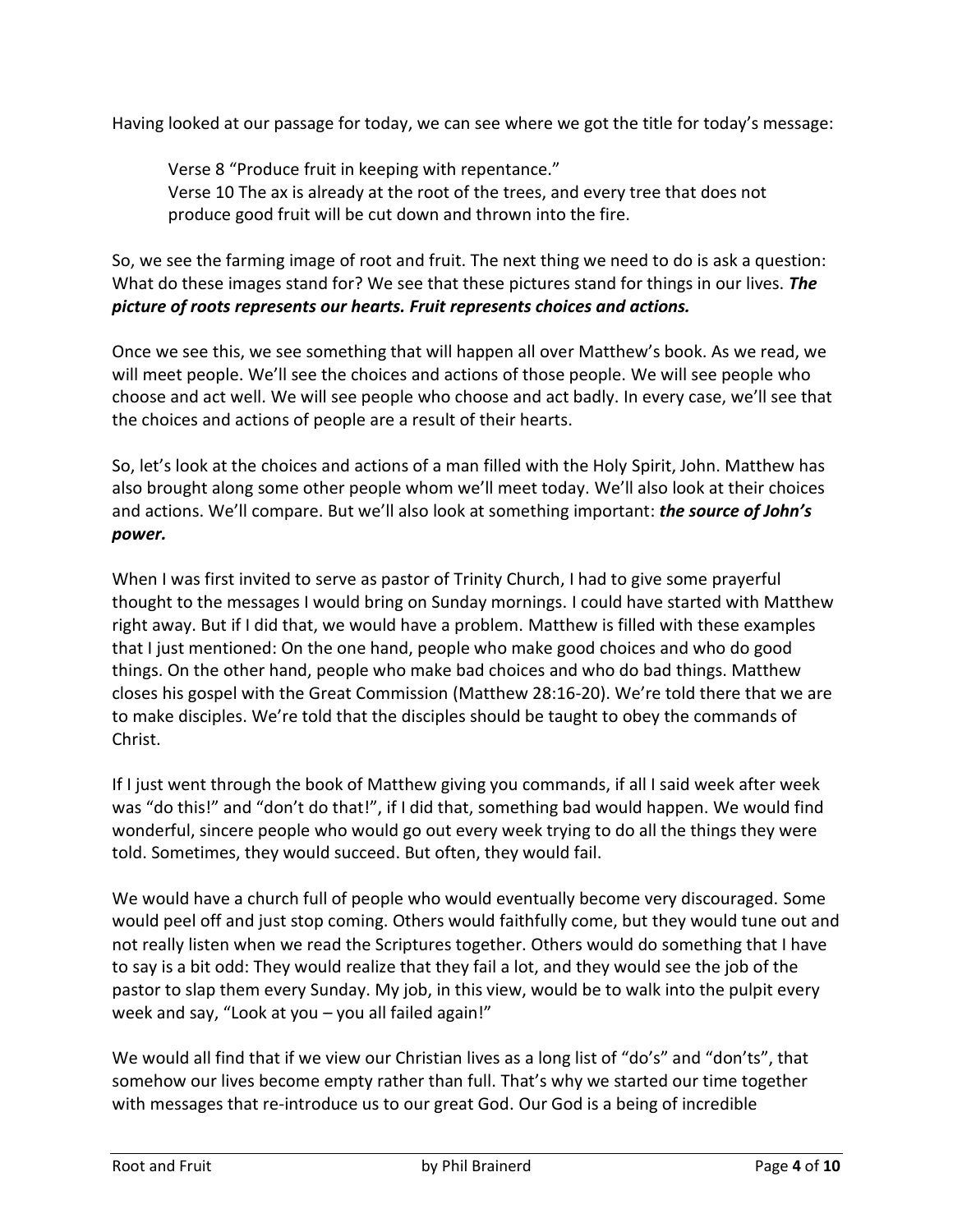generosity and love. He created a wonderful world and gave it to humans for free. He made us in his image. He did that because His desire it to share with us the most valuable thing in all the universe; Himself!

He shares himself with us in all kinds of ways. One way is to give us commands. If we choose to obey, we are rewarded with knowledge of him. If we choose badly, or if we fail, we still learn things about him - We learn about his mercy and his grace. And today we'll learn that he doesn't merely give us a choice. *He gives us the power to obey. He gives us his Holy Spirit.*

Having said all that, we're ready to take this passage apart. We'll learn first about the importance of wilderness.

#### **I. The Importance of Wilderness**

In those days John the Baptist came, preaching in the wilderness of Judea… (Matthew 3:1)

As we said, John chooses a place for his ministry that is far from the crowds. Why did he do that? Because Spirit-filled people seek out wilderness when they can. They do it for many reasons; one being that wilderness is a great way to remove distractions.

In those days, the world was a much less populated place than it is today. John was preaching in near the Jordan river. Here, you see a map of Israel in the days of Jesus. You can see two arrows. The one on the left points at Jerusalem. The one on the right points at the wilderness of the Jordan river. The two points are only 20 miles apart. But, those 20 miles mark two very different areas. The Jordan was wilderness. Jerusalem, on the other hand, was a symbol of civilization. It had buildings. It had lots of people. There were lots of things to do and see. *That means, there were lots of distractions.*

Here we learn a very important principle: The Wilderness is a great place for the Holy Spirit to work. This means, find a place where you can avoid distractions.



*Israel at the Time of Jesus*

Don't get me wrong. The Holy Spirit can work anywhere and anytime. But, there is something about finding an uncluttered place, a place free from distractions, that can make it easier to hear the Holy Spirit when he leads.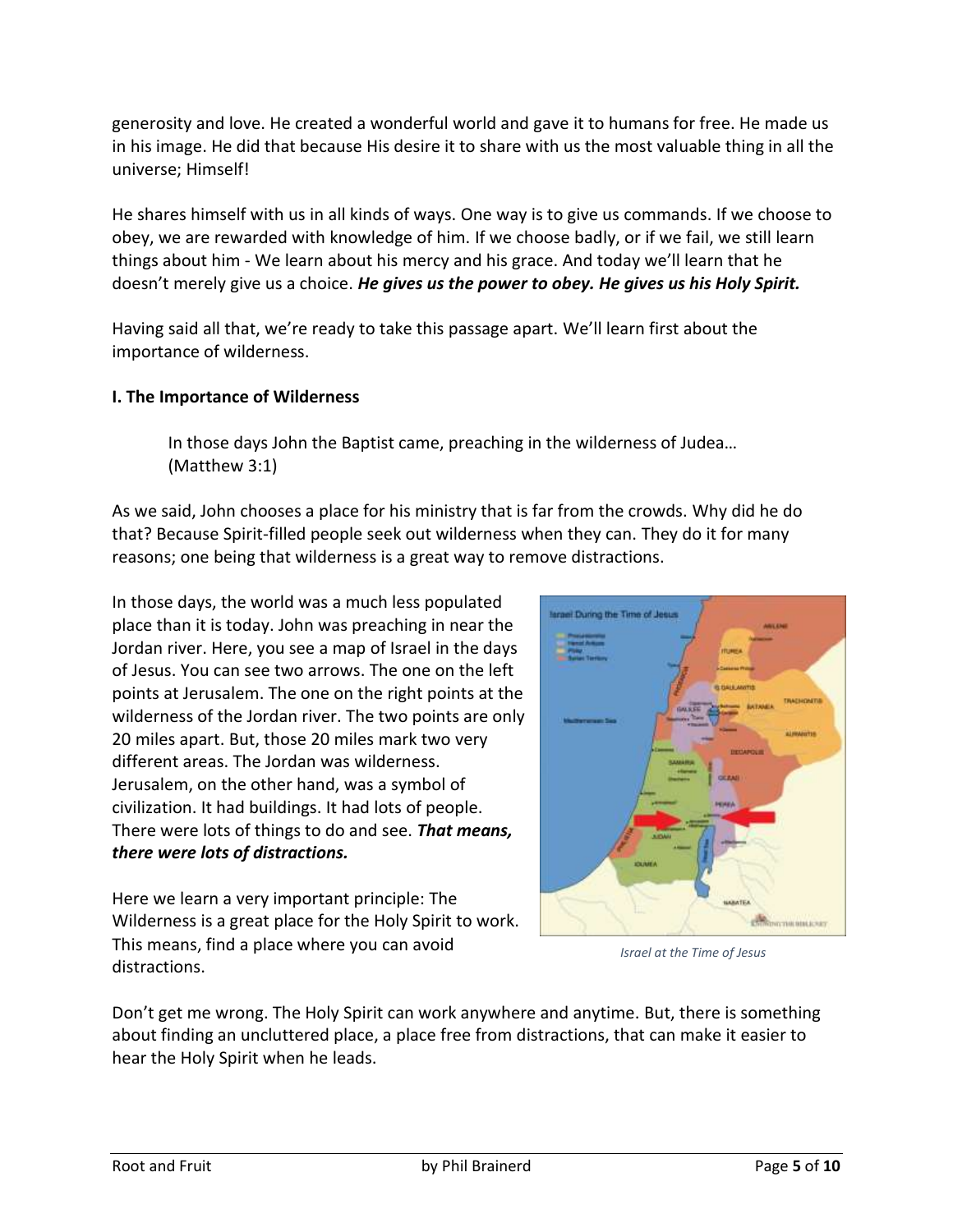You can start small. For some, it's a place called the "prayer closet". That's a place where you can close the door and keep the noise out. It also means turning off the radio and the TV sometimes. It means putting down the headset. It means stopping the video game. Would you like to be filled with the spirit? Don't start your day by turning on the TV or the radio. Find a quiet place. Go there every day. Pray. Read God's Word. Reflect on what you've read.

From there, you can move up. Find a *location* where you can get away. There are all kinds of parks and campgrounds where you can spend extended time alone with God. You can also visit a retreat center and hear leading teachers of the Bible - The people who sought out John the Baptist did just that. They left the comfort of their homes and travelled along rocky desert roads to find a man filled with the spirit. That's why wilderness is an important principle in the Christian life.

## **II. Things that distract us.**



Sometimes, things that distract us become out-and-out corruptions. Jerusalem wasn't just people - it was other things. It was the center of learning for the region. As such, its residents

believed they had sophistication. But it was also a place of corruption. To see that, let's look at one of the most important buildings in Jerusalem.

This is an artist's concept of the great Temple of Jerusalem. It was a magnificent building made of the best materials. It was lined with gold. If you worshipped there, you heard the best music and the best musicians.

Do you know who built it? A man named Herod.

If you've been listening over the last few sessions, you're confused right now.

Wasn't Herod an evil king? Wasn't he the one who killed children in Bethlehem in his quest to murder the Messiah, the great king of Israel? Yes, that Herod.

Why did he build a great temple? *Because buildings can be a great way to cover up bad hearts.* Again, don't get me wrong. Buildings can be a good thing. Our church has one. In future sessions, we'll talk about how to honor God by properly maintaining our place of worship. And of course, some big church buildings are full of good people. Some though, are full or problems.

Remember the wax apples we saw earlier? Some people fill their lives with things that look wonderful on the surface, but underneath, they're fake. For Herod, that temple was a gigantic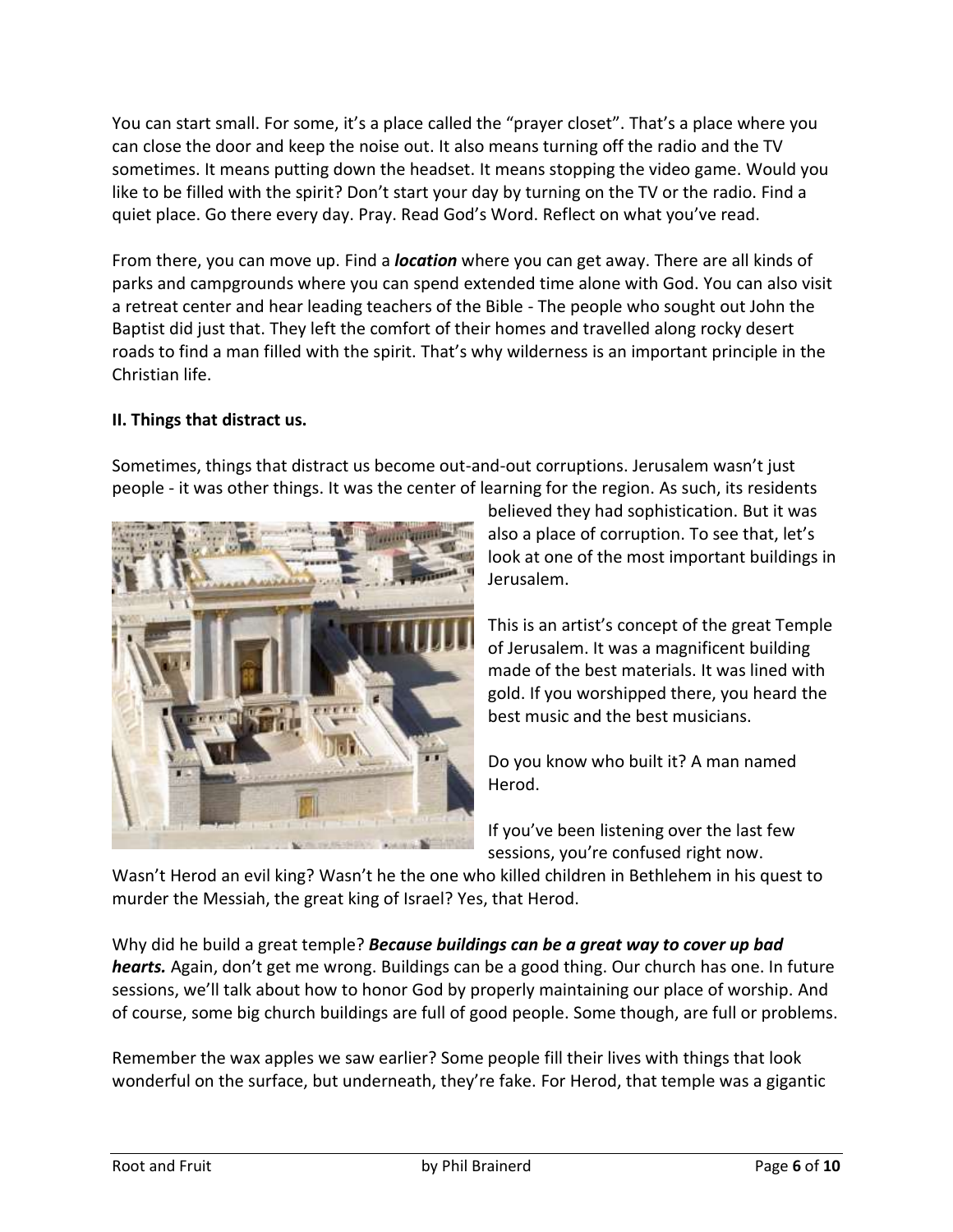wax apple. Later, Jesus would prophecy that it would all be torn down. We'll learn about that towards the end of Matthew's book.

Here's an important principle: *Spirit-filled people don't need big buildings and big crowds.*

I worry when people tell me they can't be happy in a church because there aren't enough people and the building isn't big enough and the worship team doesn't play the music they like. - That's not what Spirit-led people say.

#### Let's read on.

John's clothes were made of camel's hair, and he had a leather belt around his waist. His food was locusts and wild honey. People went out to him from Jerusalem and all Judea and the whole region of the Jordan. Confessing their sins, they were baptized by him in the Jordan River. (Matthew 3:4-6)

John was a man of the wilderness. He wore rugged clothes made for the outdoors. Camel's hair and leather weren't comfortable, but they were tough. They held up in the harsh environment that surrounded John.

John's clothes were more than useful: His clothes were the type worn by the prophet Elijah. So, John's clothes were useful for his environment, but they also reminded people that John was a prophet following in the line of great men of the Hebrew faith.

John ate the kind of food that you could find locally in the desert. Locusts were the only kind of insect considered kosher. You had to look around and work to gather them. Wild honey is available in the desert, but it doesn't ooze from every rock. Again, you had to look hard.

People came from all over to hear John's message. One of the things in his message was baptism. We'll talk about baptism in detail next week. For now, baptism was a sign that people lives were being changed. So, there's an important principle for us: *Spirit-filled people don't love riches, luxury and comfort. They love to see people's lives changed by God.*

Let's read on.

But when he saw many of the Pharisees and Sadducees coming to where he was baptizing, he said to them: "You brood of vipers! Who warned you to flee from the coming wrath? Produce fruit in keeping with repentance. (Matthew 3:7-8)

Now we meet some new players, the Pharisees and Sadducees. Each of these groups could take many sessions to discuss. We'll have to content ourselves with learning about them in more detail as we run into them in later chapters of Matthew. For now, let's do a high-level summary.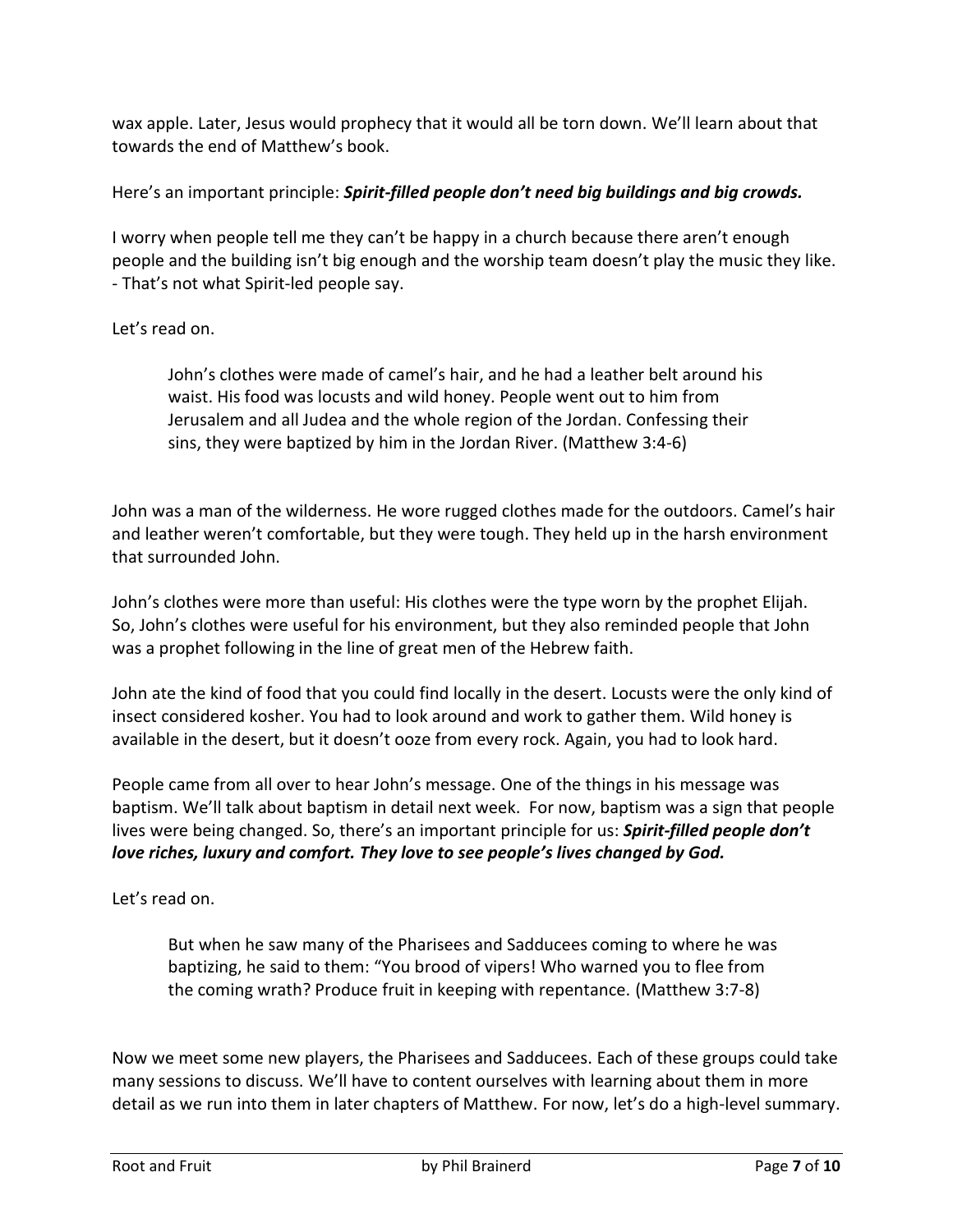For each of these groups, think "no fruit", "wax fruit" and "poison fruit".

The Sadducees were the self-appointed intellectuals of the Hebrew religious scene. They thought of themselves as the "smarties". They rejected anything that didn't look "smart". They rejected notions of the supernatural. They didn't believe in angels. They didn't believe in the resurrection. They believed in God, but how do you believe in a supernatural God with no supernatural events?

## There's an important principle here. *As a practical matter, when there is no supernatural, then there is no reward for good behavior or punishment for bad behavior. Spirit-filled people believe in both.*

Later, we will learn that the Sadducees were very wealthy. This was because they controlled the temple. Whenever someone came to visit the Temple, the Sadducees imposed all kinds of expenses, which they collected for themselves. They ran the Temple for profit. They didn't believe that they could be punished for this. Because of this, they were a king of poison for faith. The Sadducees are the reason Jesus had to overturn the tables of the money-changes.

The Pharisees, on the other hand, believed in the supernatural. They believed in angels and the resurrection. Sadly, they also believed that the supernatural could be manipulated by our actions on earth. To the Pharisees, everything was rules, rules, rules. By following the rules, you earn God's favor. By breaking the rules, you earn punishment.

*By the way, the Pharisees defined the rules.* They went far and beyond the commands of God in Scripture. There was no mercy, no grace. But their hearts were evil, so the results of their rules produced fake fruit. They were a small, exclusive group of pompous people who deeply believed they were better than others. They were "us four, no more". They thought they were the only people worthy of a resurrection.

Both groups, the Pharisees and the Sadducees, believed that only the Jewish people would see any of the benefits of God. All Gentiles were forsaken.

We have been learning that God offers us opportunities to know him. He does that sometimes by giving us commands. When we obey, through the power of his Holy Spirit, he is our reward. When we disobey, even then we learn of him through his mercy and grace.

And so, we see another principle:

*Spirit-led people obey God because they love God. -He is their reward. Spirit-led people know that God extends mercy and grace when they fail. Spirit-led people welcome everybody from every nation!*

When John saw the Sadducees and the Pharisees, he compared them to poisonous snakes. They were a "brood of vipers"! They poisoned everyone's faith.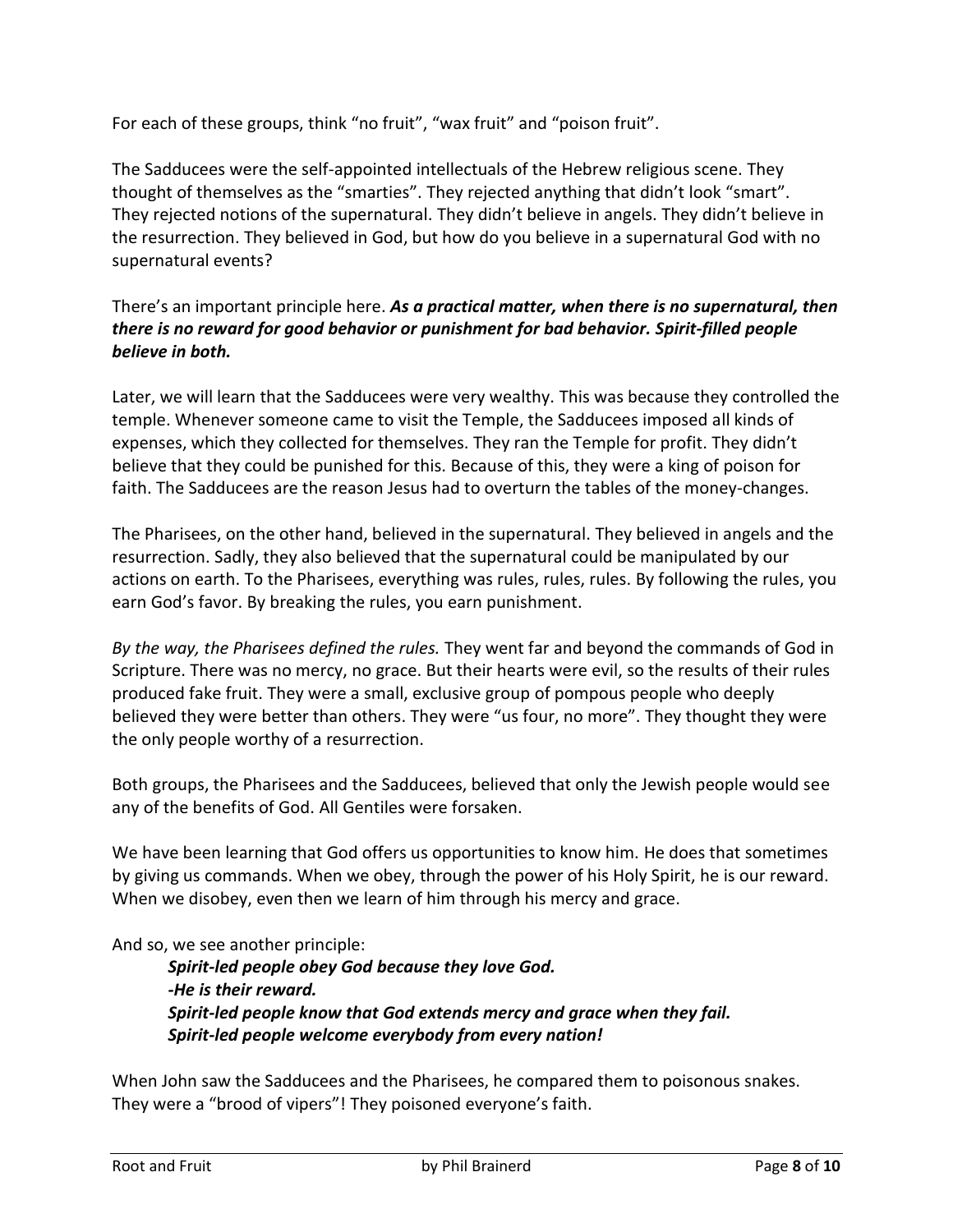Let's read more:

And do not think you can say to yourselves, 'We have Abraham as our father.' I tell you that out of these stones God can raise up children for Abraham. (Matthew 3:9-10)

The Sadducees and Pharisees both relied on their heritage as Jews for their eternal state. Abraham was the great father of faith. These groups said, "our father is Abraham, so we're in." "Everyone else has a different father, so they're out." To these people, behavior did not matter. -Heritage mattered. John said that's not the point. God can raise up children for Abraham from the stones is he wanted to. What matters is choices and actions. These come from the heart.

So that gives us another point.

## *Spirit-filled people don't rely on the actions of their parents or anyone else. Spirit-filled people know that what matters is the condition of their hearts. Spirit-filled people know that what matters is their choices and actions.*

I know people who seem to believe that what matters is that their parents are Christians, and that their parents had somebody sprinkle water on them as babies. We're sorry, it doesn't work that way. What matters is your heart, your choices, and your actions.

#### *So, how does this work?*

Spirit-filled people know that what matters is their heart. Good choices and good actions follow a good heart, led by the Spirit of God. When Spirit-filled people see bad choices and bad actions in their own lives, they know that the solutions isn't the way of the Pharisees and the Sadducees. The answer isn't just to try to do good things. Sometimes attempts to pile on good works only leads to wax fruit, or worse yet, poison fruit. The answer isn't to find a big building and crowds. The answer is to head to the wilderness, to the quiet of our prayer closet or a spiritual retreat. Once there, the answer is to repent, to recognize sin in our lives and to ask God's help to change our bad hearts. Then, we ask God to fill us with his Spirit to empower us to make good choices and to perform good actions. That's how we produce fruit in keeping with repentance.

## **Conclusion**

So, we're learned today about root and fruit. We looked more closely at John the Baptist, a man filled with the Holy Spirit even before he was born. We learned that we seek the Holy Spirit best in the wilderness, in the quiet place. We need to ask God's Holy Spirit to point out our sin so that we can repent. We need to ask God to change our hearts, so that we can produce fruit in keeping with repentance.